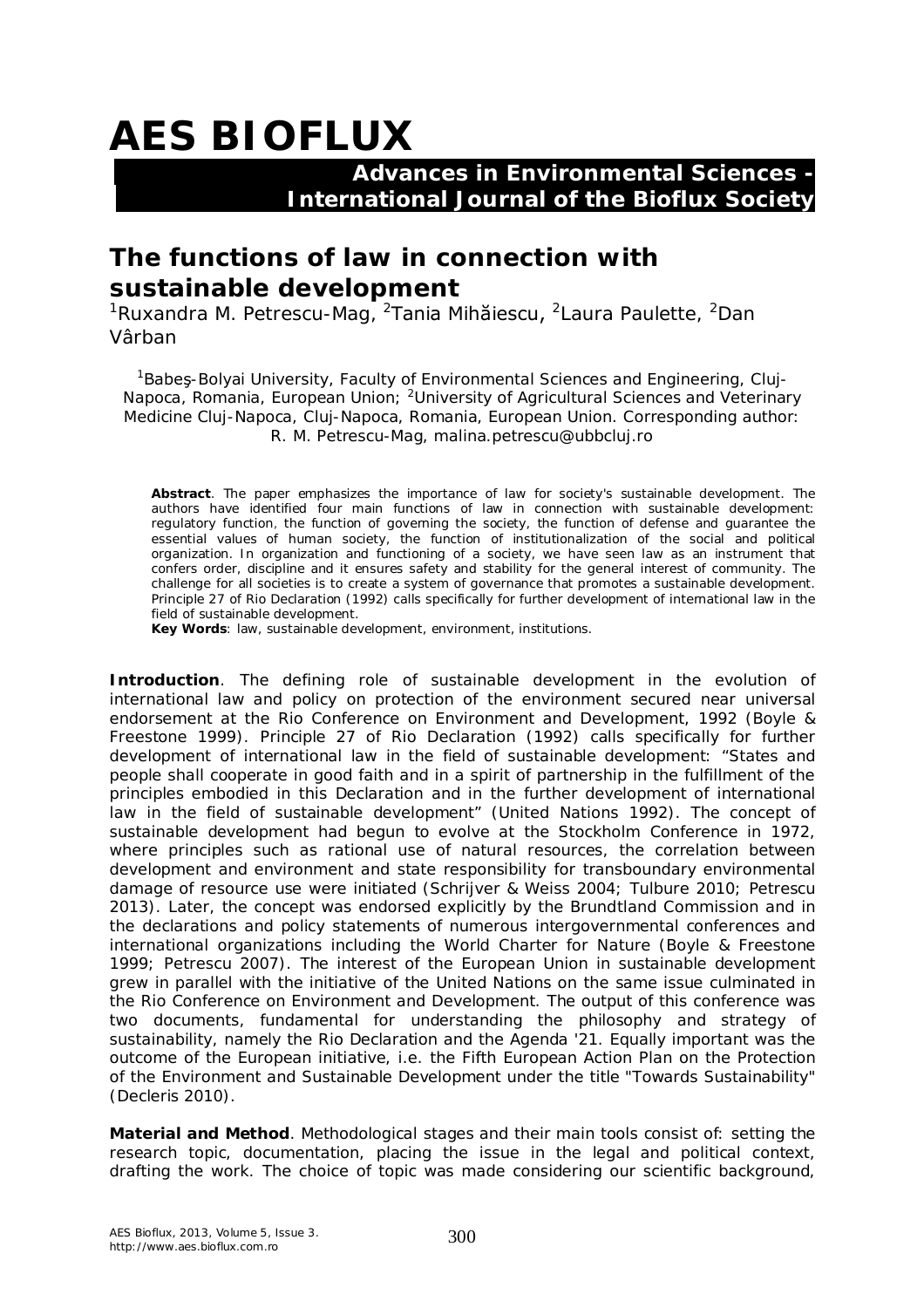available scientific resources, theoretical and practical importance of the research topic. Systematic documentation was developed on the entire front of the issues mentioned and it took place after the setting the research topic. In this regard, the authors have used legal and political documents, scientific articles. It was identified, appraised, selected and synthesized all high quality research evidence relevant to this topic. Therefore, as regarding the bibliography, the authors made use of scientific sources such as scientific articles and books in the field, as well as of legal documents and online sources. For evaluation of methodological framework we had in mind indicators as (by way of illustrative): determining the importance of subject and of research activities, choosing research methods and techniques according to the field and objectives.

**Law Functions Related to Sustainable Development**. Sustainable development is known as that development that meets the needs of the present without compromising the ability of future generations to meet their own necessities. In broad terms, the concept of sustainable development is an attempt to combine growing concerns about a range of environmental issues with socio-economic issues (Hopwood et al 2005; Negucioiu & Petrescu 2006). Unfortunately, when one attempts to implement the concept, one quickly discovers that, except in its most obvious applications, sustainable development is, if not meaningless, an oxymoron (Hodas 1998). Attempts so far to define sustainable development reiterate the high aspirations behind the ideal, but fail to teach us how to identify which of the details of our decisions are the devilishly unsustainable ones (Hempel 1996). If there is any agreement on what sustainable development means, it is that economic and environmental factors are combined into a single decision. Principle 16 of the Rio Declaration confirms this vision: "[n]ational authorities should endeavor to promote the internalization of environmental costs and the use of economic instruments, taking into account the approach that the polluter should, in principle, bear the cost of pollution, with due regard to the public interest and without distorting international trade and investment" (United Nations 1992). The notion of "sustainable development" has, in essence, two basic characters (Rusandu 2008): anthropocentric and biosferocentric. Broadly, anthropocentric character represents survival of humanity and ability (possibility) of carrying out (sustainable) development for a long time, providing our descendants all the opportunities the current generations have, in order to fulfill their own needs in terms of natural resources and assuring favorable environmental conditions of the Earth and Cosmos. Biosferocentric character of sustainable development concept is related to the maintenance of the biosphere as a natural foundation of all life on Earth, its natural sustainability and development. The UN report – "Our common future" states that "sustainable development strategy is aimed at achieving harmony between people and between society and nature" (United Nations 1987), which can be characterized as a principle of co-evolution between nature and society. Sustainable development means the conservation of biosphere and humanity and their co-evolution. In this sense, sustainable development is seen as a future form of coevolutionary interaction of nature and society, which ensures their mutual existence. Creating the new development strategies means gradual integration into a single selforganizing system of economic, environmental, social and other spheres of activity (Rusandu 2008).

The challenge for all societies is to create a system of governance that promotes a sustainable development. A good governance comprises the mechanisms, processes and institutions through which citizens and groups articulate their interests, exercise their legal rights, meet their obligations and mediate their differences (UNDP 1994), and therefore, it promotes the rule of law. Law is the base of political-administrative system, of the judicial hierarchy, conferring people a common and consistent life frame (Popa 1997). In organization and functioning of a society, law is an instrument that confers order, discipline and it ensures safety and stability for the general interest of community. Law pursues two basic purposes: a) to formulate rules of conduct by establishing roles that individuals must meet; b) to make such rules to be observed and respected, by using legitimate means of pressure and coercion. Law may appear either as an active force, as an instrument to protect the values and the fundamental relations of society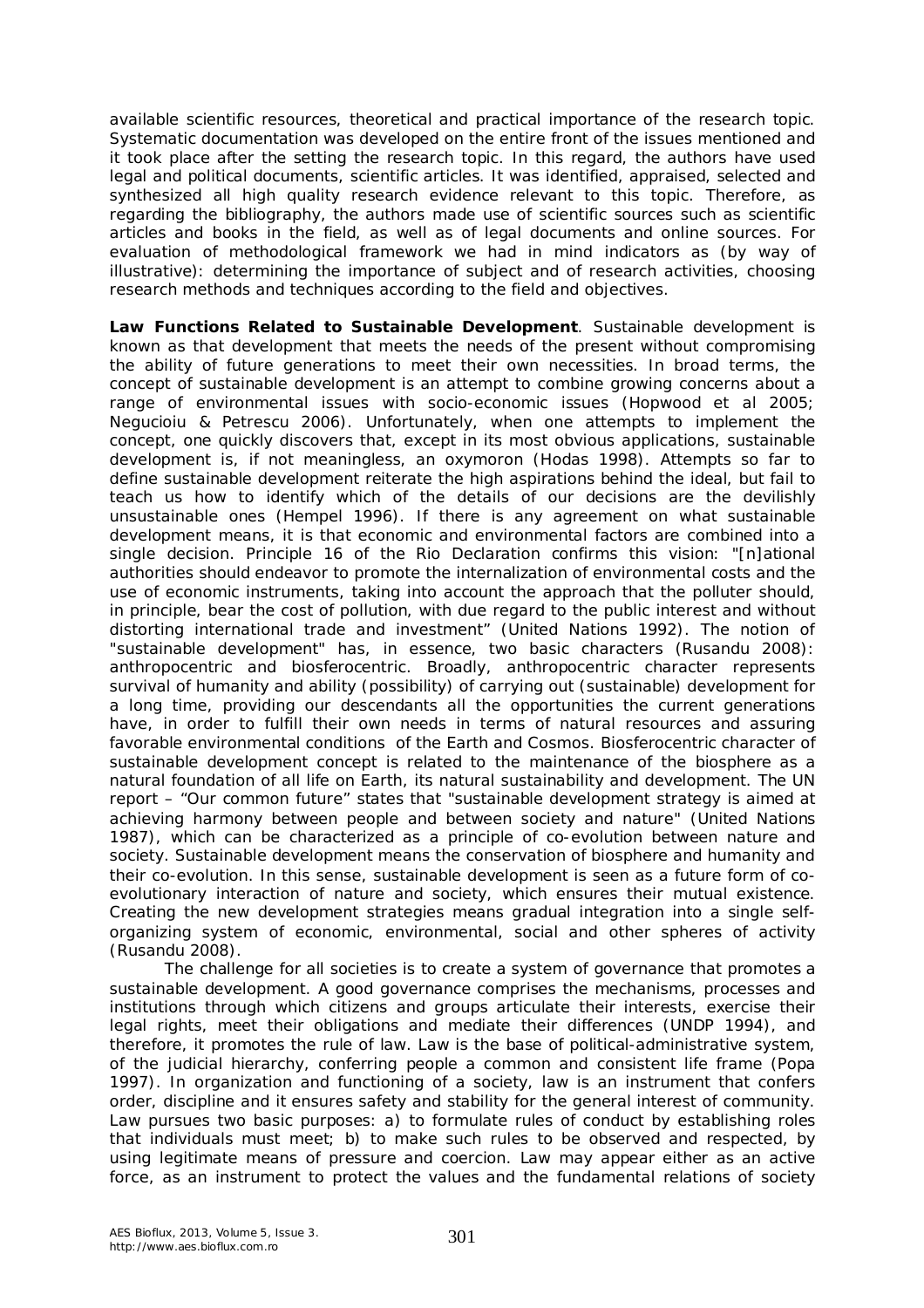and ensuring social and normative order, either as a reactive force, a force of conservation and social immobility. For a sustainable development of our society, law fulfills several essential functions (Muntean et al 2013), presented as follows:

*Regulatory function:* the law seeks to standard, to regulate the actions of individuals towards a certain socially accepted behavior and enforced by state authorities endowed with competencies in the field. Basically, this function is reflected through adopted normative acts. Unfortunately, with regard to sustainable development, few mandatory regulations can be found. Their usefulness is essential, especially in terms of coercive force. One powerful response to the complaint that principles of sustainable development are not incorporated into legal systems is what are known as environmental impact statement (EIS) or assessment (EA or EIA) laws, which are now part of the jurisprudence of nearly every country of the world (Gilpin 1995). At its core, the EIA process requires that each government decision-maker incorporate environmental concerns into the decision-making process at each stage of evaluation so that the final outcome will reflect an integration of all inputs: economic, environmental, political, and social. In theory, EIA laws that are now omnipresent in national and international legal systems, will, by the gradual, but insistent, accretion of project decisions, inevitably advance the world along the road to sustainable development (Hodas 1998). At European Union level, environmental assessment can be undertaken for individual projects, on the basis of Directive no. 2011/92/EU (known as 'Environmental Impact Assessment' – EIA Directive) or for public plans or programmes on the basis of Directive no. 2001/42/EC (known as 'Strategic Environmental Assessment' – SEA Directive). The common principle of both Directives is to ensure that plans, programmes and projects likely to have significant effects on the environment are made subject to an environmental assessment, prior to their approval or authorization. On 26 October 2012 the Commission adopted a proposal for a new Directive that would amend the current Directive. The proposal is intended to lighten unnecessary administrative burdens and make it easier to assess potential impacts, without weakening existing environmental safeguards (European Commission 2013). Regarding sustainable development, strategies, action plans and programs predominate. These documents are mostly declarative, but not negligible. They represent soft laws, having a significant persuasive force. Their importance lies in their pointing to the form, which binding treaties obligations might take in the future (Ikoni 2010). Hard and soft laws become a mean of organizing and governing the society, which constitutes a distinct function, namely the function of governing the society.

*The function of governing the society* can not be achieved without the legal rules establishing the operating rules, responsibilities of the authorities and institutions with expertise in promoting and securing sustainable development. Therefore, each objective state/other subject of international law proposed, it is assigned as a responsibility, obligation to a particular public organ or institution (for example, in the present case, depending on the sustainable development dimension to which we refer, may be involved Ministry of Environment and Climate Change, Ministry of Agriculture and Rural Development, Ministry of Health, a local authority and so on, article 309 of the Treaty of the Functioning of the European Union (2010) states that European Investment Bank shall be to contribute, by having recourse to the capital market and utilizing its own resources, to the balanced and steady development of the internal market in the interest of the Union) and each and every citizen must obey law and state authority.

*The function of defense and guarantee the essential values of human society.* Fundamental and essential values, namely those rights and freedoms universally recognized, including by the UN Charter (e.g., the right to a healthy and ecologically balanced environment, ensuring universal access to environmental information) are protected and guaranteed by the rules of law, both by recognizing them as such, and by instituting protective measures of defense. For example, on civil liability for nuclear damage, certain rules on compensation system are established. Article 8 (1) of Law no. 703/2001 (with amendments) states that operator liability is limited for each nuclear accident at least in RON equivalent of 300 million SDRs (Special Drawing Rights), where SDRs are the virtual currency of the International Monetary Fund (IMF), designed as a replacement for the gold standard and they are used as: monetary standard, backup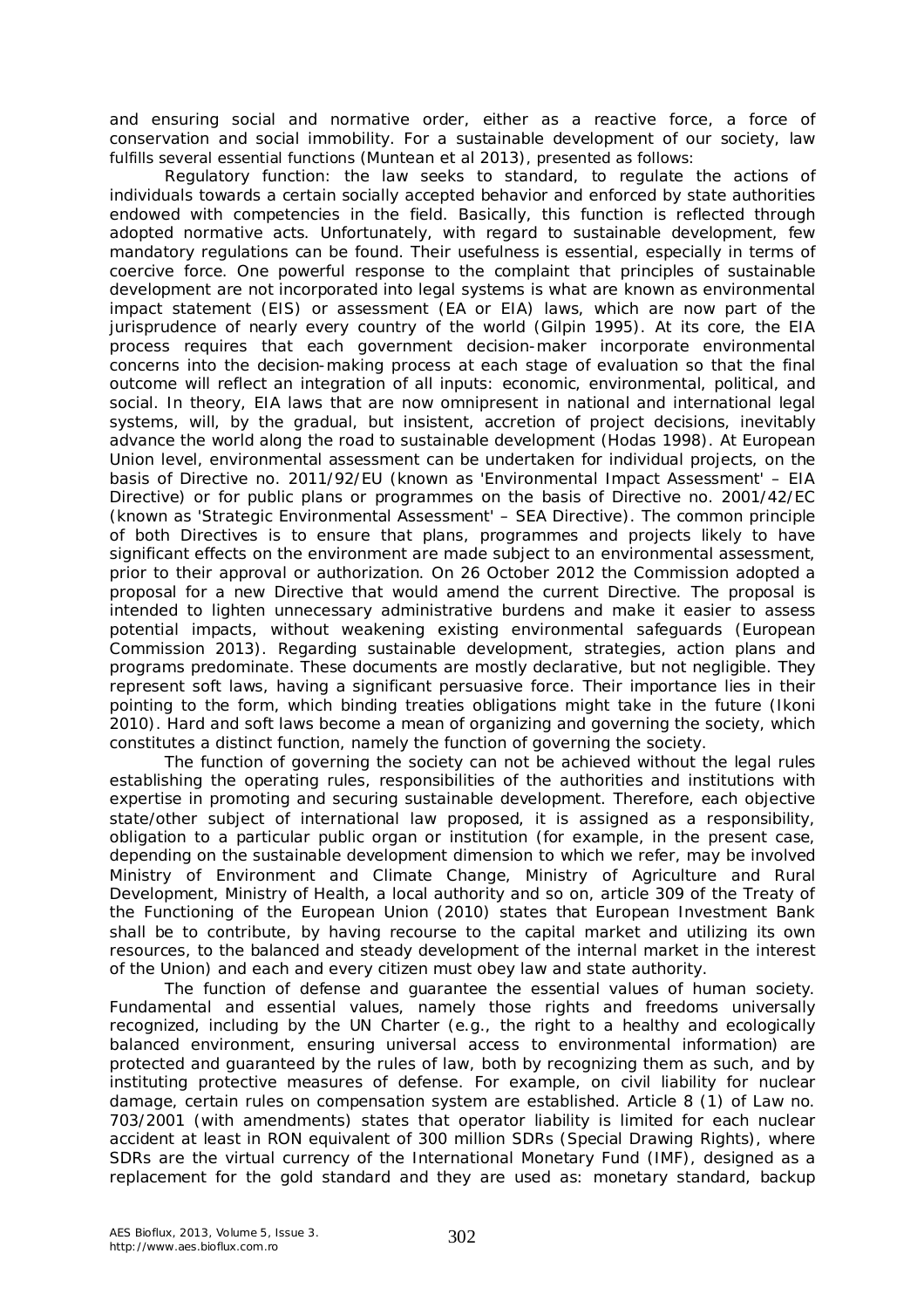tool, mean of payment for certain transactions between the IMF and its members, mean for purchase of convertible currencies. Its value is calculated based on the U.S. dollar (44%), Euro (34%), Japanese yen (11%), British pound sterling (11%), according to the London stock exchange quotations (Petrescu-Mag 2011).

*The function of institutionalization of the social and political organization.* Using the rules of law, state/other subject of international law is able to create certain structures, organs, authorities and so on, establishing the way of functioning, their relationships, limits of competence. In the field of sustainable development, a series of institutions are operating, e.g. the National Centre for Sustainable Development (NCSD was established in 1997 under the aegis of the Romanian Academy, as an agency of the United Nations Development Programme - UNDP), the European Institute for Sustainable Transport" –E.U.R.I.S.T., the International Institute for Sustainable Development – I.I.S.D., UN World Commission of Environment and Development, Directorate General (D.G.) Environment of the European Commission with responsibilities related to sustainable development. Following Douglas North (North 1990) definition of institutions -"constraints that human beings impose on themselves", institutions permit or require specific type of action, i.e. political, economic or social. By extrapolating to sustainable development, these constraints include both what individuals are prohibited from doing (for example, GEO 195/2005, art. 96, point 24, states the obligation not to exploit nonrenewable mineral resources of national parks nature reserves, scientific reserves, natural monuments and of natural parks' special conservation areas …) and, sometimes, under what conditions some individuals are permitted to undertake certain activities (for example, GEO 195/2005, art. 96, point 5, lays on obligations of authorized natural and legal persons to maintain the state of running local environmental monitoring capability to detect any significant radioactive contamination that would result from an accidental discharge of radioactive substances). The institutions are the framework within which human interactions take place. Institutions consist of formal written rules as well as typically unwritten codes of conduct that underlie and supplement formal rules. Formal rules and constraints are made up of: constitutions, laws, charters, regulations; enforcement characteristics (sanctions etc), the informal rules are: extensions, elaborations, and modifications of formal rules; socially sanctioned norms of behaviour (customs, taboos and traditions); internally enforced standards of conduct (Jütting 2003). People's behaviour is conditioned by community norms and consensus, so preserving or instituting practices that are environmentally sound requires more than just individual incentives and persuasion (Uphoff 1992). People in both developed and and poor countries rely on informal institutions to facilitate reaching agreements on various aspect concerning sustainable development, but these institutions are relatively more important in poor countries where formal institutions are less developed. Countries and communities can go a long way towards resolving information and enforcement problems without using their formal public legal systems (World Bank 2002).

Formulation of policies on sustainable development cannot ensure effective implementation in the absence of good governance which in turn cannot be achieved in the absence of appropriate institutions. Hence, sustainable development requires good policies and effective provision of institutions conducive to good governance (Roy & Tisdell 1998). These institutions must be designed to contribute to sustainable development by establishing the political, legal, economic and social circumstances for poverty reduction, job creation, environmental protection and the advancement of women (UNDP 1994).

**Conclusions**. Good governance and sustainable development are indivisible. Laws regulate social behavior, which leads to a society that runs efficiently. The political and institutional structures facilitate building a democratic consensus about sustainability, as well as the institutional decision-making processes required to translate such consensus into effective policy solutions. Law supplies ethical standards and expectations, while providing rules of conduct, measures to enforce those rules, and a means for settling divergences.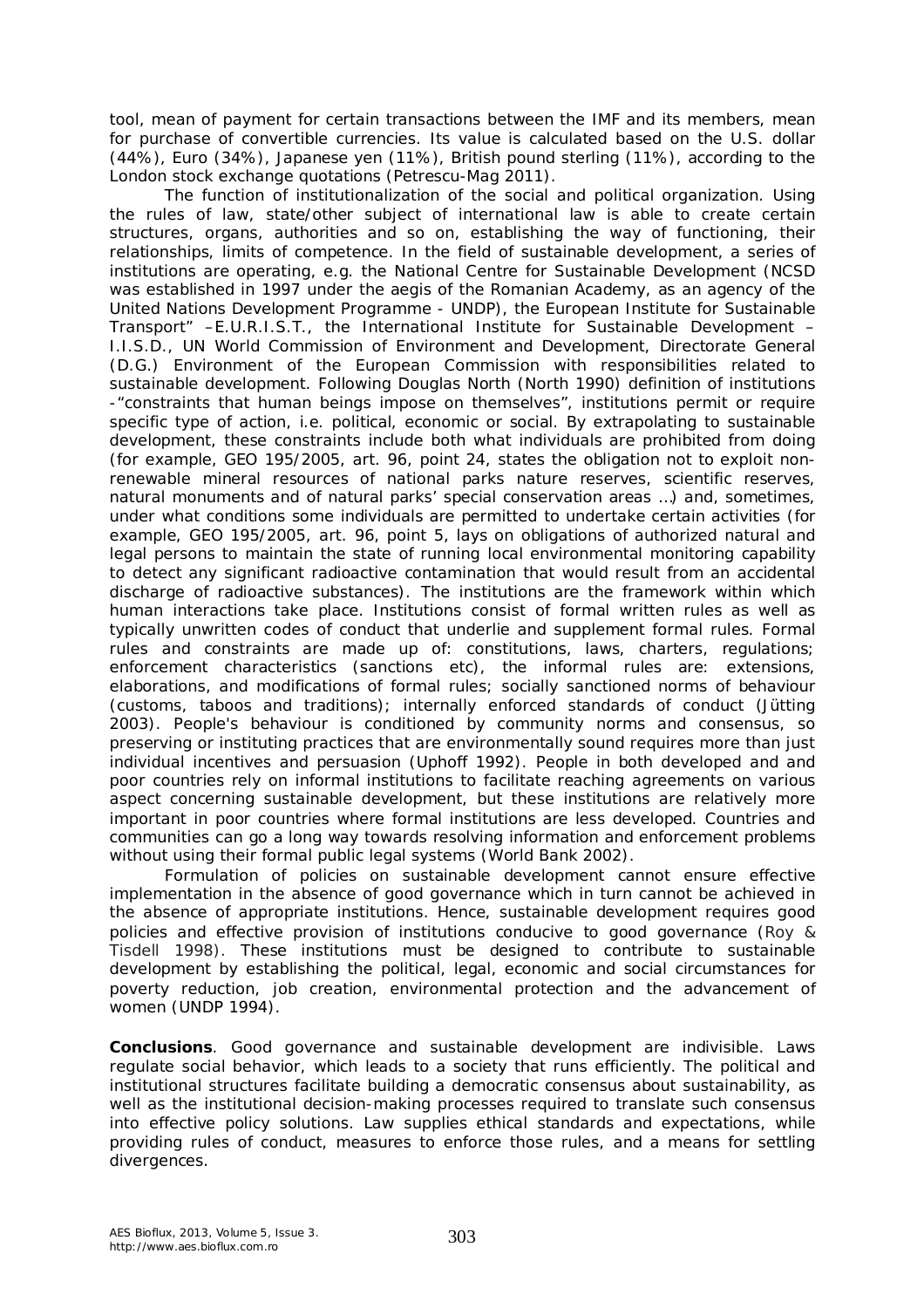**Acknowledgements**. Part of this paper was elaborated within the Romanian National Programme (PN II) Capacities, Module III - Bilateral Cooperation Romania-Wallonia, Contract no. 590/13.09/2012", project title: Identification of the opportunities for promotion and development of organic agriculture in Wallonia and North-West of Romania for the sustainable development of rural space ("La présente publication a été rendu possible grâce à l'Accord qui lie Wallonie-Bruxelles et la Roumanie").

## **References**

- Boyle A. E., Freestone D., (eds) 1999 International Law and Sustainable Development: Past Achievements and Future, Oxford University Press, Great Britain.
- Decleris M., 2010 The law of sustainable development: general principles. Bruylant, Brussels.
- European Commission, 2013 Environmental Assessment, available at: http://ec.europa.eu/environment/eia/, [last view 10.04.2013].
- European Parliament, Council of E.U., 2011 Directive 2011/92/EU of the European Parliament and of the Council of 13 December 2011 on the assessment of the effects of certain public and private projects on the environment. Official Journal of the European Union L 26/1, 28.1.2012.
- European Parliament, Council of E.U., 2001 Directive 2001/42/EC of the European Parliament and of the Council of 27 June 2001 on the assessment of the effects of certain plans and programmes on the environment. Official Journal of the European Union L 197, 21.7.2001.
- Gilpin A., 1995 Environmental Impact Assessment: Cutting Edge for the 21st Century. Cambridge University Press, Great Britain.
- Hempel L., 1996 Environmental governance:the global challenge. Island Press, United States of America.
- Hodas D. R., 1998 The Role of Law in Defining Sustainable Development: NEPA Reconsidered. Widener Law Symposium Journal 3:1.
- Hopwood B., Mellor M., O'Brien G., 2005 Sustainable development: mapping different approaches. Sust Dev 13:38–52.
- Ikoni U. D., 2010 An introduction to Nigerian Environmental Law. Malthouse Press Limited, Lagos.
- Jütting J., 2003 Institutions and development: A critical review (Working Paper No. 210, DEV/DOC(2003)08), Vol. 11, OECD.
- Muntean L., Baciu C., Petrescu-Mag R. M., 2013 Dezvoltarea durabila: obiectiv al proiectelor cu finantare europeana. Eikon Publishing House, Cluj-Napoca, Romania.
- Negucioiu A., Petrescu D. C., 2006 Introducere în Eco-Economie. EFES, Cluj-Napoca.
- North D. C., 1990 Institutions, Institutional Change and Economic Performance. Cambridge University Press, Cambridge.
- Petrescu D. C., 2013 Consumers' perceptions on urban water services and connection to sustainable behavior. AACL Bioflux 6(2):105-110.
- Petrescu R. M., 2007 [History and evolution of the Common Agriculture Policy from the perspective of the European Union enlargement]. AAB Bioflux Pilot (a): 1-105. [In Spanish]
- Petrescu-Mag R. M., 2011 Protectia mediului in contextul dezvoltarii durabile. Legislatie si institutii. Bioflux Publishing House, Cluj-Napoca, Romania.

Popa N., 1997 Teoria generală a dreptului. ACTAMI, Bucuresti, Romania.

- Romanian Government, 2005 Governmental Emergency Order no. 195/2005 regarding environmental protection. Official Monitor of Romania, Part I, no. 1.196 of 30<sup>th</sup> of December 2005, aproved by Law 265/2006, Official Monitor of Romania no. 586 of  $6<sup>th</sup>$  of July 2006.
- Roy K. C., Tisdell C. A., 1998 Good governance in sustainable development: the impact of institutions. International Journal of Social Economics 25(6/7/8):1310-1325.
- Rusandu I., 2008 Probleme filosofice si metodologice ale dezvoltării durabile. Revista de Filozofie, Sociologie si Stiinte Juridice 3(148):19-29.